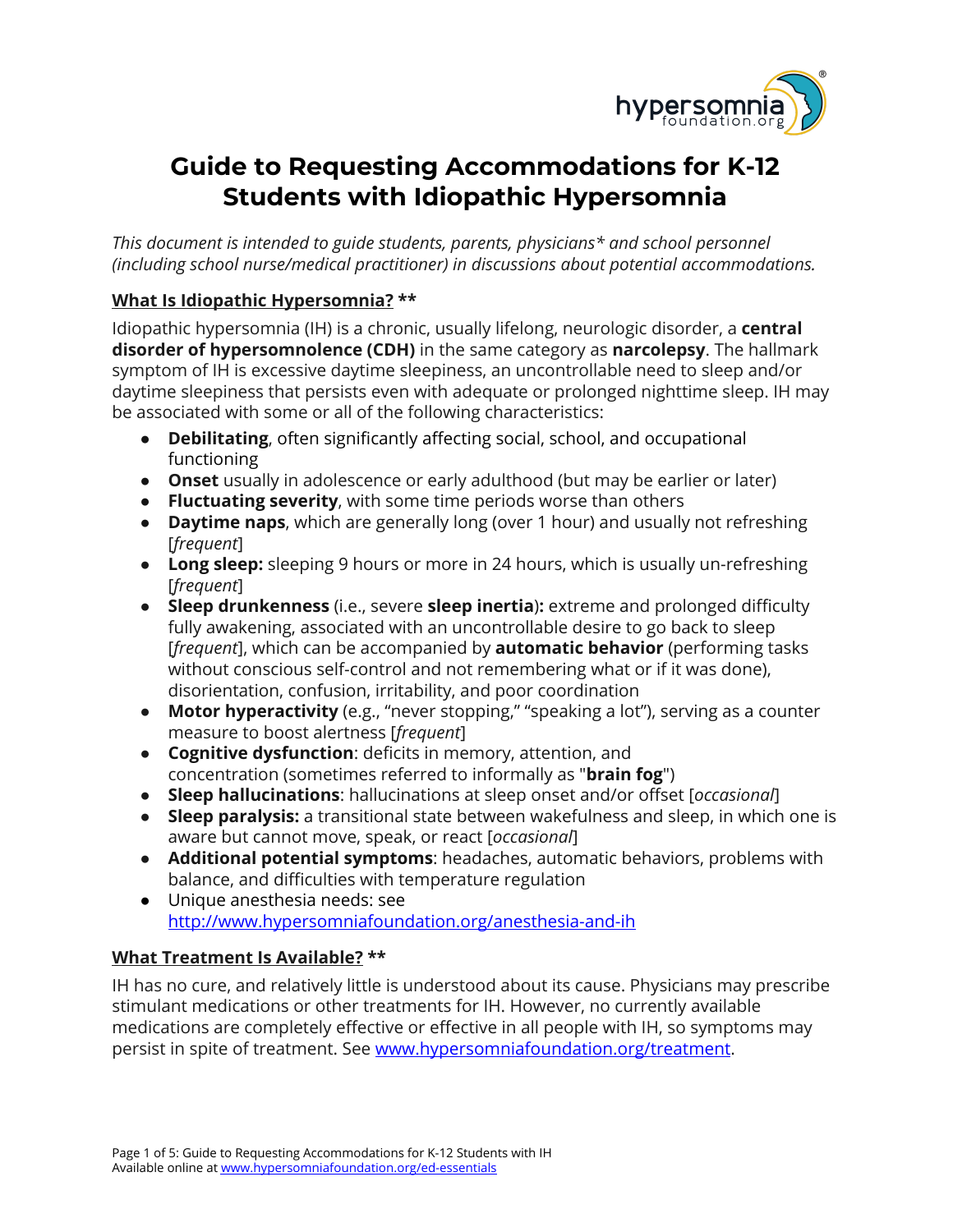

#### *Name of Student: \_\_\_\_\_\_\_\_\_\_\_\_\_\_\_\_\_\_\_\_\_\_\_\_\_\_\_\_\_\_\_\_\_\_\_\_\_\_\_\_\_\_\_\_\_\_\_\_*

#### *Impact on My Learning*

I really want to learn and be a good student, but my symptoms *may* make me appear:

- Tired
- Unmotivated
- Confused and foggy
- Disinterested
- Fidgety
- Inattentive
- Unable to concentrate
- A slow learner
- Irritable
- Prone to inappropriate outbursts/statements

### **Some of these are not true! And this isn't how I want to be!**

I've worked with my doctor\* to determine which accommodations would be appropriate for me. Below are some specific accommodations (chosen with and initialed by my doctor) that will help me perform as well as students without IH.

# **ATTENTION AND LEARNING**

\_\_\_\_\_ Sitting near the teacher

\_\_\_\_\_ Reviewing instructions with me

- \_\_\_\_\_ Providing directions/instructions 1 step at a time
- \_\_\_\_\_ Redirecting me inconspicuously if I appear inattentive
- \_\_\_\_\_ Allowing me to wear a near silent electronic device (such as a watch) that will prompt me periodically so I may focus more fully
- \_\_\_\_\_ Periodically (e.g., every 15-20 minutes) gently prodding me (or allowing a friend to do it) to keep me alert
- \_\_\_\_\_ Waking me up if I fall asleep (We can discuss the best way to wake me.)
- \_\_\_\_\_ Giving me "walk breaks" so I'll be more alert
- \_\_\_\_\_ Providing a podium or standing desk for days when I need to stand to stay awake
- \_\_\_\_\_ Allowing me to use a tactile object, such as a stress ball, to help maintain alertness
- \_\_\_\_\_ Allowing me to do something with my hands during class (doodle, knit, use a stress ball, etc.)
- \_\_\_\_\_ Allowing me to use paper and pencil instead of a computer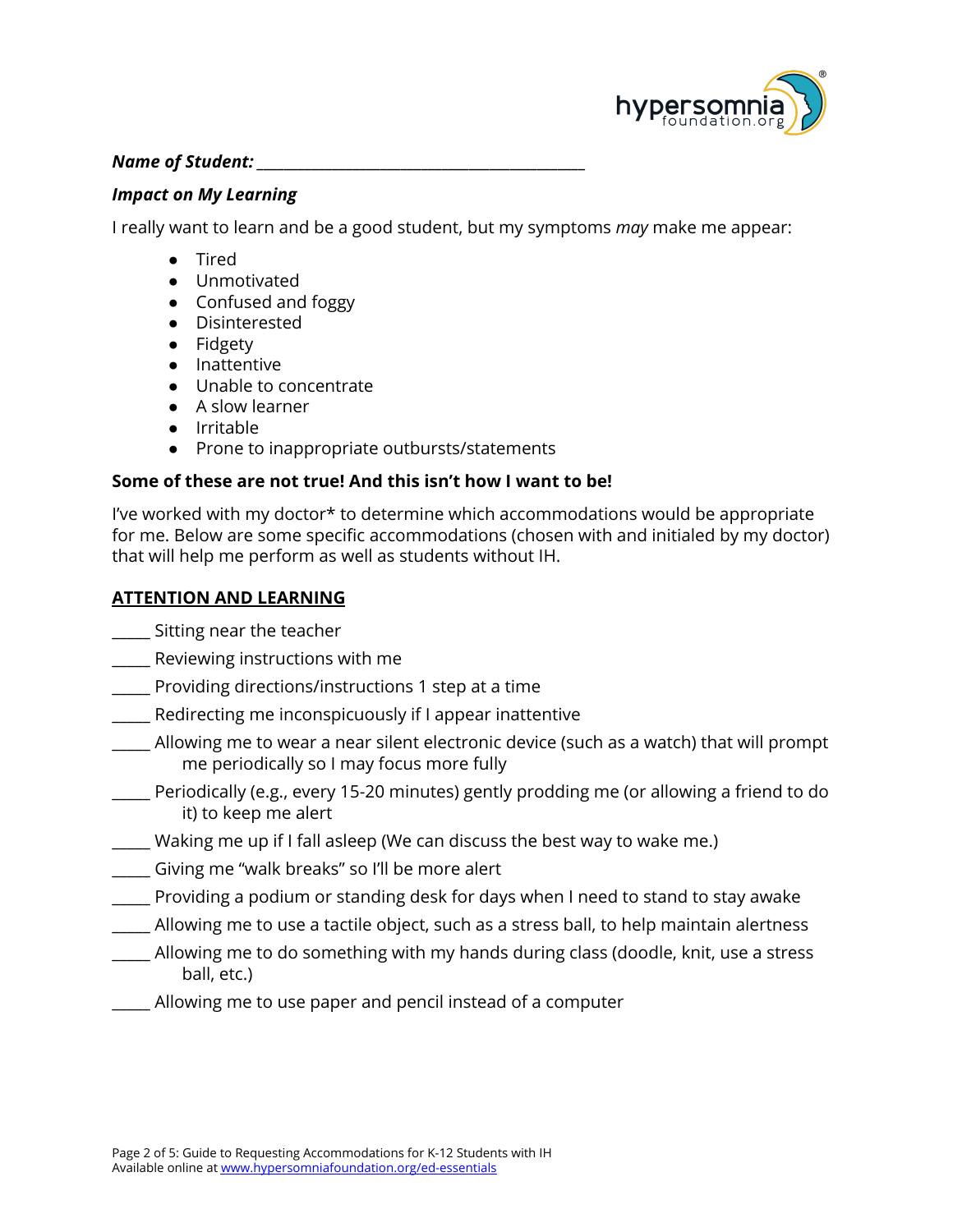

# **ASSIGNMENTS**

- \_\_\_\_\_ Providing copies of teachers' presentations given in class
- \_\_\_\_\_ Providing copies of teachers' class notes
- \_\_\_\_\_ Collecting handouts/worksheets in a folder to give to me following an absence
- \_\_\_\_\_ Giving me a checklist for multi-part or multi-day assignments
- \_\_\_\_\_ Giving me daily deadlines for multi-part or multi-day assignments
- \_\_\_\_\_ Reminding me if I have unsubmitted work
- \_\_\_\_\_ Checking my understanding while I'm doing classwork
- \_\_\_\_\_ Allowing extended time on assignments completed outside of class
- \_\_\_\_\_ Reducing the length of assignments, but requiring enough for me to demonstrate my understanding
- \_\_\_\_\_ Allowing me to write in bullet points instead of paragraphs
- \_\_\_\_\_ Giving me access to audio and digital texts
- \_\_\_\_\_ Allowing me to use a computer for note taking and writing
- \_\_\_\_\_ Allowing me to use specialized software (text-to-speech, speech-to-text, word prediction) and the Internet

### **TESTING**

- \_\_\_\_\_ Requiring no more than two tests per day
- \_\_\_\_\_ Giving me a study guide for all tests
- \_\_\_\_\_ Checking in with me discreetly before a test/quiz to ask if I'm up to it
- \_\_\_\_\_ Allowing me to take a test/quiz on a different day or different time of day so that I may perform my best
- \_\_\_\_\_ Breaking long tests into shorter segments over multiple testing periods
- **\_\_\_\_** Allowing extended time on quizzes and tests
- \_\_\_\_\_ Allowing take-home tests
- \_\_\_\_\_ Allowing me to use the book/notes on tests
- \_\_\_\_\_ Allowing me to stand up and/or move around during class or tests
- \_\_\_\_\_ Allowing me to give verbal answers on tests/quizzes
- \_\_\_\_\_ Allowing me to use word processing for essay tests
- \_\_\_\_\_ Allowing me to use speech-to-text application software for essay tests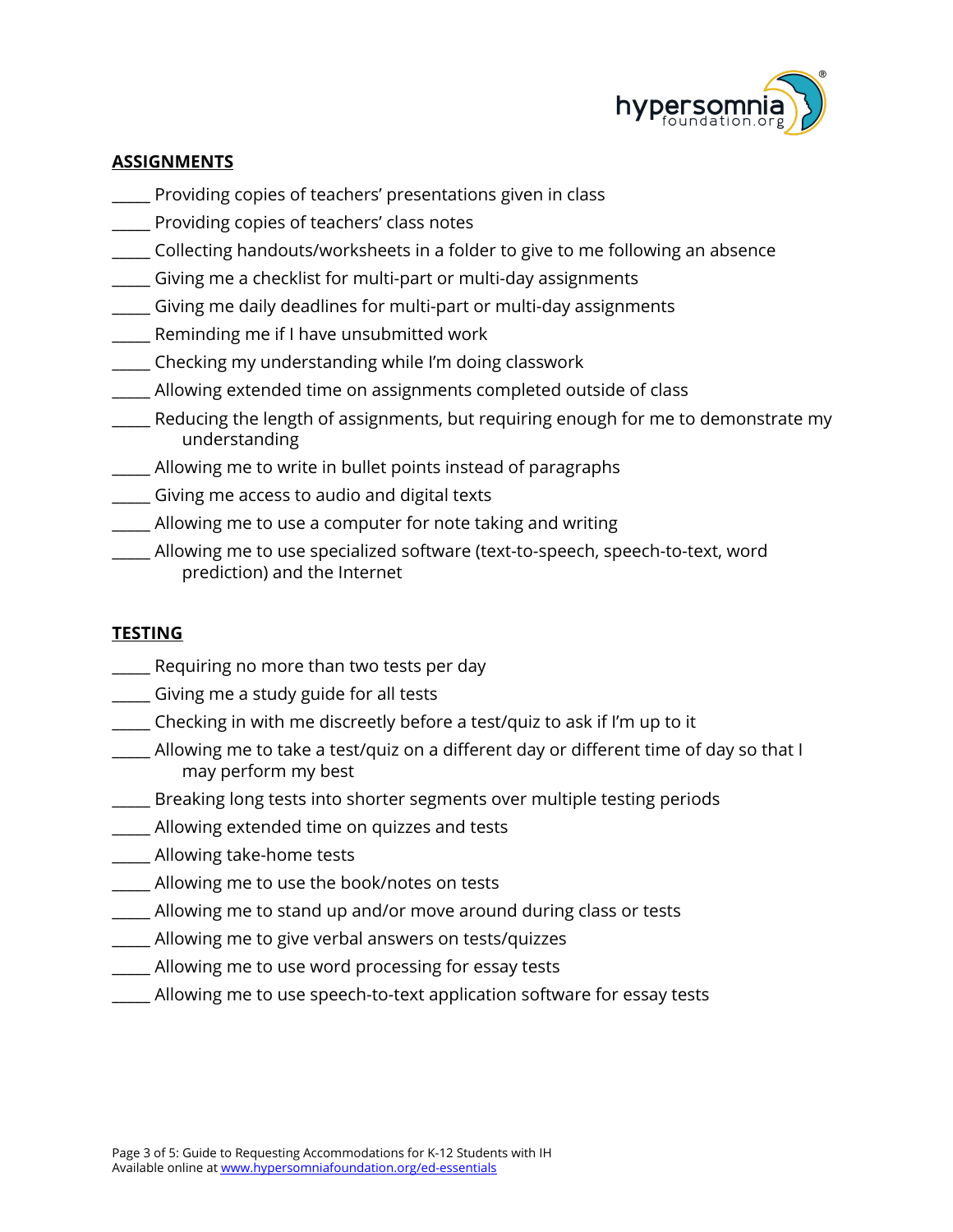

#### **OTHER ACCOMMODATIONS**

| Allowing me to eat snacks and drink bottled water or other beverages (including<br>caffeinated) during class                                                                                                               |
|----------------------------------------------------------------------------------------------------------------------------------------------------------------------------------------------------------------------------|
| Providing an unlimited bathroom/clinic pass that I may use as needed                                                                                                                                                       |
| Allowing me to have additional time to pass between classes without a penalty for<br>tardiness                                                                                                                             |
| __ Providing me with opportunities to take breaks/naps during the day (in the clinic or<br>other predetermined place)                                                                                                      |
| Scheduling my classes at times when I'm most alert                                                                                                                                                                         |
| Providing a daily study hall to complete homework/make-up work/unfinished tests                                                                                                                                            |
| Providing an abbreviated school day consisting of core classes only                                                                                                                                                        |
| $\_\_\_\$ OTHER supports specific to student's functionality as affected by symptoms of IH                                                                                                                                 |
| O                                                                                                                                                                                                                          |
| o                                                                                                                                                                                                                          |
| $\circ$                                                                                                                                                                                                                    |
|                                                                                                                                                                                                                            |
| <b>RECOMMENDATION FOR ASSISTIVE TECHNOLOGY CONSULT TO CONSIDER:</b>                                                                                                                                                        |
| Use of a portable word processor with productivity applications and Internet access                                                                                                                                        |
| Use of text to speech application to support reading comprehension                                                                                                                                                         |
| . Use of word prediction application to support written expression and spelling by<br>reducing fatigue through minimizing key strokes and supporting thought<br>completion through word prediction and floating word banks |

- \_\_\_\_\_ Use of speech to text application to support written expression by allowing oral responses to be dictated into text, particularly for longer writing responses
- \_\_\_\_\_ OTHER supports specific to student's functionality as affected by symptoms of IH
	- o \_\_\_\_\_\_\_\_\_\_\_\_\_\_\_\_\_\_\_\_\_\_\_\_\_\_\_\_\_\_\_\_\_\_\_\_\_\_\_\_\_\_\_\_\_\_\_\_\_\_\_\_\_\_\_\_\_ o \_\_\_\_\_\_\_\_\_\_\_\_\_\_\_\_\_\_\_\_\_\_\_\_\_\_\_\_\_\_\_\_\_\_\_\_\_\_\_\_\_\_\_\_\_\_\_\_\_\_\_\_\_\_\_\_\_
	- **o** \_\_\_\_\_\_\_\_\_\_\_\_\_\_\_\_\_\_\_\_\_\_\_\_\_\_\_\_\_\_\_\_\_\_\_\_\_\_\_\_\_\_\_\_\_\_\_\_\_\_\_\_\_\_\_\_\_